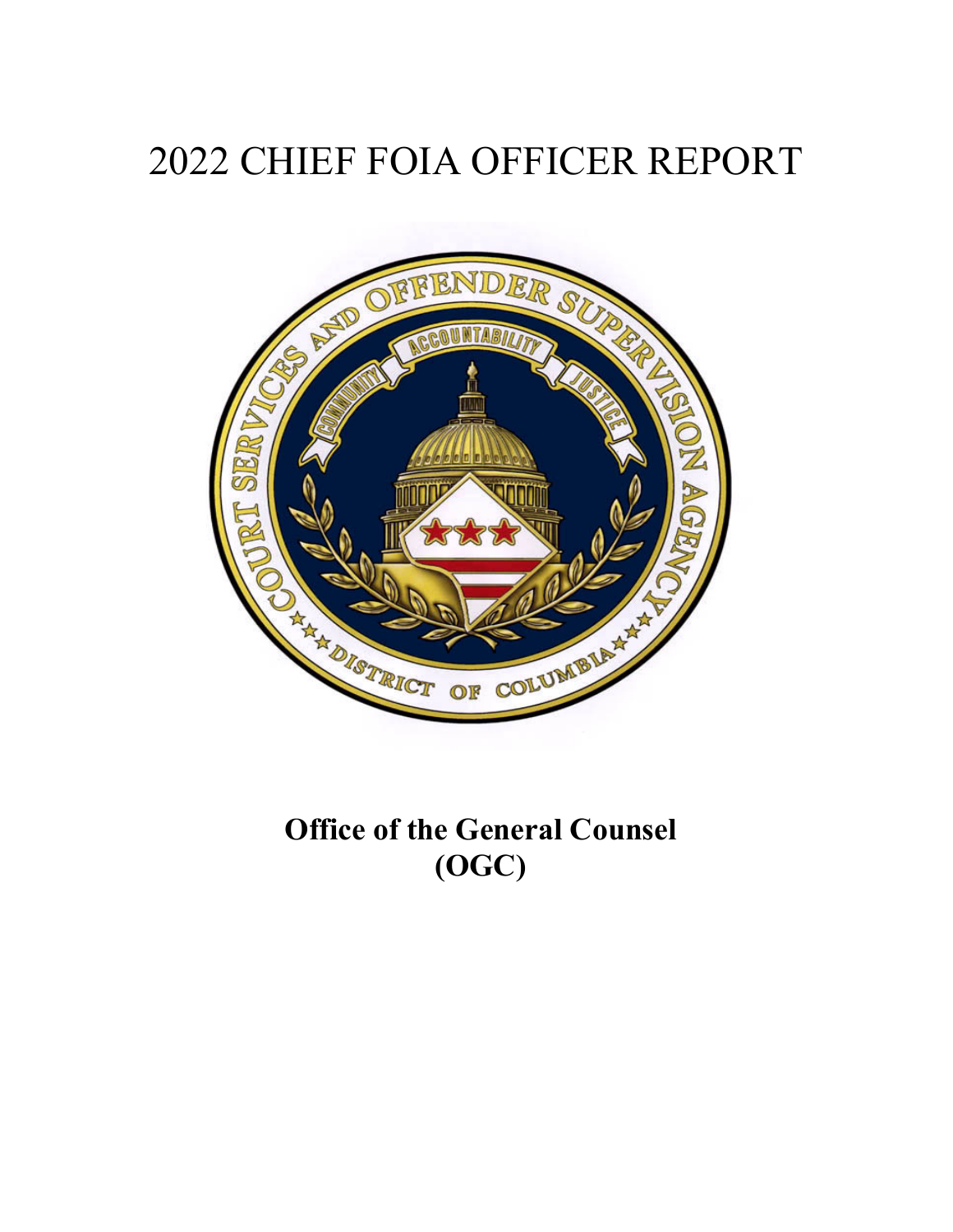# **Court Services and Offender Supervision Agency**

# **2022 Chief FOIA Officer Report**

#### **Sheila Stokes, General Counsel**

#### **Section 1: Steps Taken to Apply the Presumption of Openness**

#### **A. FOIA Leadership**

1. The FOIA requires each agency to designate a Chief FOIA Officer who is a senior official at the Assistant Secretary or equivalent level. *See* 5 U.S.C. § 552(j)(1) (2018). Is your agency's Chief FOIA Officer at this level?

# **Yes, the Court Services and Offender Supervision Agency ("CSOSA" or "Agency") Senior Official designee is the General Counsel.**

2. Please provide the name and title of your agency's Chief FOIA Officer.

#### **Sheila Stokes, General Counsel**

# **B. FOIA Training**

3. The FOIA directs agency Chief FOIA Officers to ensure that FOIA training is offered to agency personnel. *See* 5 U.S.C. § 552(a)(j)(2)(F). Please describe the efforts your agency has undertaken to ensure proper FOIA training is made available and used by agency personnel.

# **The Chief FOIA Officer ensures that the FOIA professionals are provided a training budget and encourages each professional to attend FOIA training.**

4. Did your FOIA professionals or the personnel at your agency who have FOIA responsibilities attend substantive FOIA training during the reporting period such as that provided by the Department of Justice?

#### Yes, the FOIA professionals at the Agency attended training for Fiscal Year 2021 (FY 2021).

5. If yes, please provide a brief description of the type of training attended or conducted and the topics covered.

**The Agency's FOIA Officer provided FOIA training to staff, consisting of an overview of FOIA exemptions, specifically, (b)(6), (b)(7)(C), and (b)(7)(E). The FOIA staff attended the following training: 2021 American Society of Access Professionals, Inc. (ASAP) Virtual National Training Conference. The conference provided a comprehensive overview of the FOIA and each of the 9 FOIA Exemptions.** 

6. Please provide an estimate of the percentage of your FOIA professionals and staff with FOIA responsibilities who attended substantive FOIA training during this reporting period.

# **The Agency's FOIA specialist and supervisors attended 100% of substantive FOIA training.**

7. OIP has directed agencies to "take steps to ensure that all of their FOIA professionals attend substantive FOIA training at least once throughout the year." If your response to the previous question is that less than 80% of your FOIA professionals attended training, please explain your agency's plan to ensure that all FOIA professionals receive or attend substantive FOIA training during the next reporting year.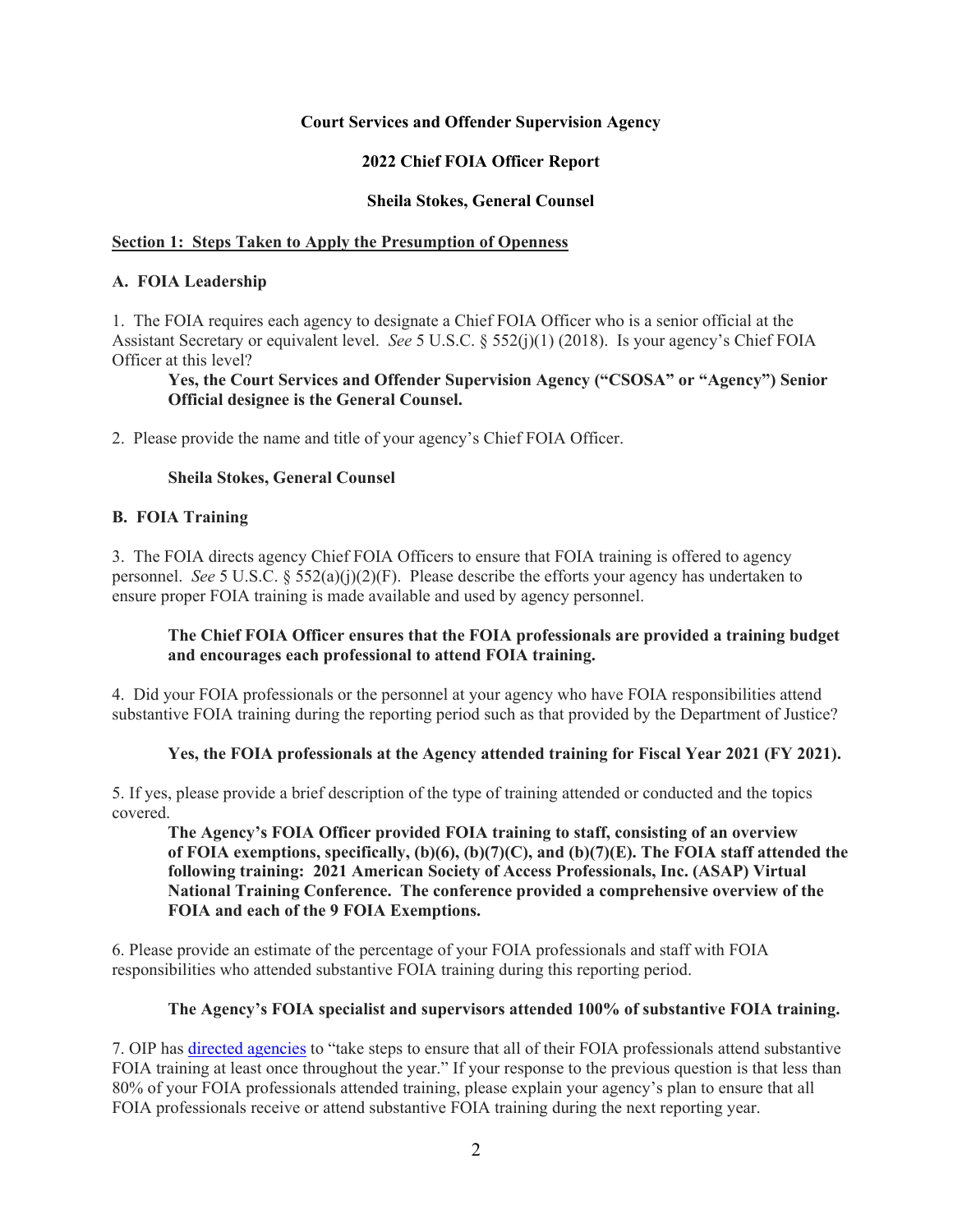# **Not applicable.**

8. Did the personnel at your agency who have FOIA responsibilities attend training in federal records management during this reporting period?

# **Yes, FOIA personnel attended federal records management training as required.**

# **C. Outreach**

9. Did your FOIA professionals engage in any outreach or dialogue with the requester community or open government groups regarding your administration of the FOIA? Please describe any such outreach or dialogue, and, if applicable, any specific examples of how this dialogue has led to improvements in your agency's FOIA administration.

**Yes, CSOSA's FOIA professionals engaged in dialogue and collaborated with its requester community to answer procedural questions and to listen to the requesters' needs and concerns. The FOIA office specifically addressed the requirement of signed authorizations. This dialogue has reduced the number of un-perfected FOIA request(s) allowing the FOIA Office to process each request without delay.** 

# **D. Other Initiatives**

10. Describe any efforts your agency has undertaken to inform non-FOIA professionals of their obligations under the FOIA. In particular, please describe:

• how often and in what formats your agency provides FOIA training or briefings to non-FOIA staff; and

**CSOSA's FOIA Professionals provide in person, virtually, or by phone, year round onboarding FOIA training to newly hired employees. FOIA Professionals routinely take part in communicating collaboratively with non-FOIA professionals regarding procedural guidance related to conducting searches for responsive records, as well as, meeting the FOIA statutory requirement to respond to FOIA request(s) within 20 business days, unless there are "unusual circumstances."** 

 if senior leaders at your agency received a briefing on your agency's FOIA resources, obligations and expectations during the FOIA process?

**Yes, the FOIA office provides updates to senior leadership of the Agency's FOIA resources, obligations and expectations. Also, CSOSA's leadership developed benchmarks for the program offices that were included in the Associate Directors' performance standards concerning the program offices' obligations under the FOIA.** 

11. Optional -- If there are any other initiatives undertaken by your agency to ensure that the presumption of openness is being applied, please describe them here.

**CSOSA routinely posts current policies, reports and guidance on the Agency's public website to maintain openness with the FOIA community, stakeholders and agency.** 

**Section II: Steps Taken to Ensure that Your Agency Has an Effective System in Place for**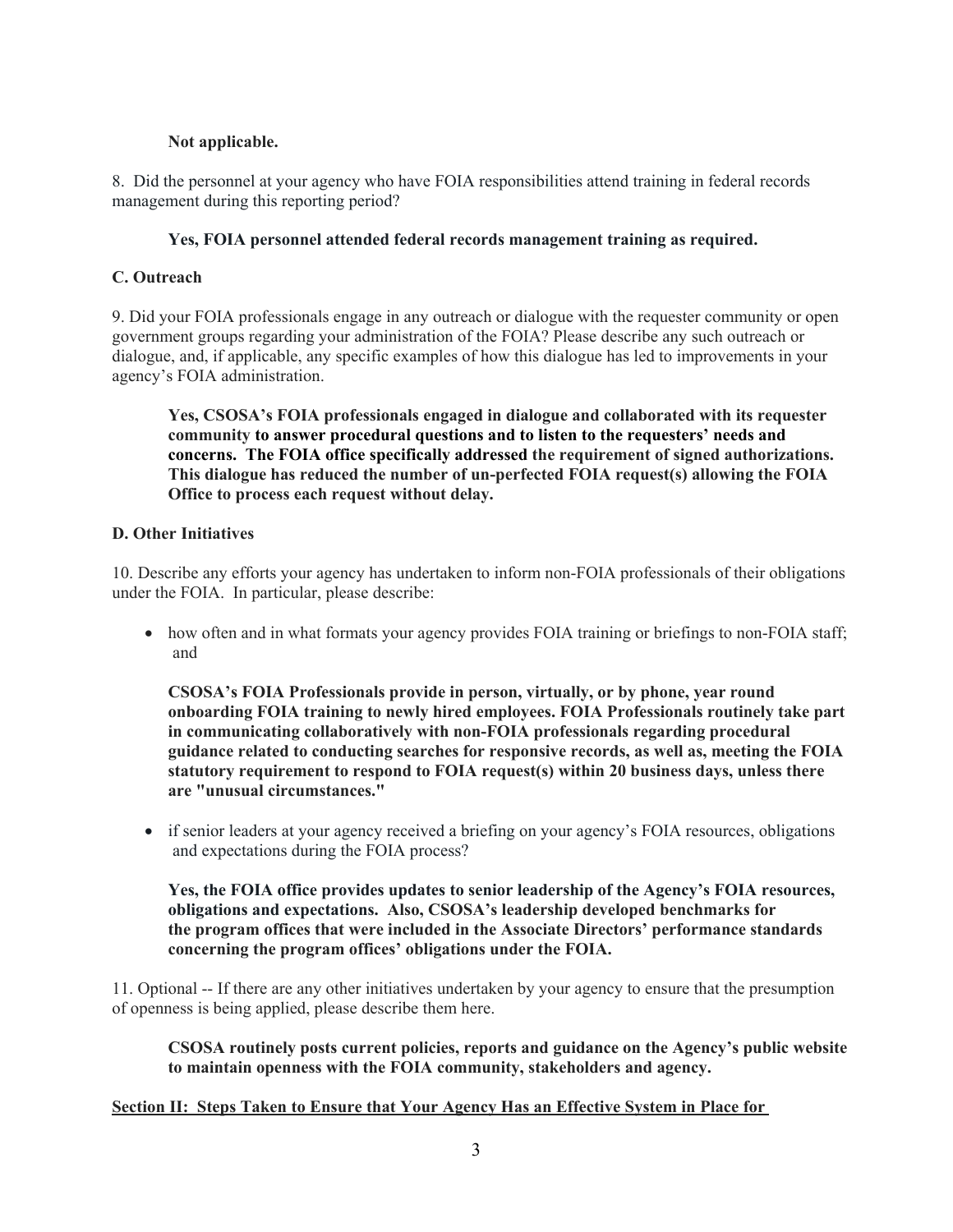# **Responding to Requests**

1. For Fiscal Year 2021, what was the average number of days your agency reported for adjudicating requests for expedited processing? Please see Section VIII.A. of your agency's Fiscal Year 2020 Annual FOIA Report.

# **CSOSA did not expedite any FOIA requests for FY 2021.**

2. If your agency's average number of days to adjudicate requests for expedited processing was above ten calendar days, according to Section VIII.A. of your agency's Fiscal Year 2020 Annual FOIA Report, please describe the steps your agency will take to ensure that requests for expedited processing are adjudicated within ten calendar days or less.

# **Not applicable.**

3. The FOIA Improvement Act of 2016 required all agencies to update their FOIA regulations within 180 days. In 2016, OIP issued Guidance for Agency FOIA Regulations and the accompanying Template for Agency FOIA Regulations to assist agencies in updating their regulations in accordance with the statute. Has your agency updated its FOIA regulations in accordance with the FOIA Improvement Act of 2016? If not, what is your agency's plan to update your regulations?

# **Yes, CSOSA FOIA regulations are updated as required by the FOIA Improvement Act.**

 4. Standard Operating Procedures (SOPs): having SOPs can improve the consistency and quality of an agency's FOIA process. SOPs can also serve as a significant resource for incoming FOIA professionals and a way to preserve much of the agency's institutional knowledge on administering the FOIA from how to handle requests from start-to-finish, to identifying and making proactive disclosures, to maintaining a FOIA website. Does your agency have up-to-date internal SOPs for your FOIA administration?

# **Yes, the FOIA office has up to date SOPs that cover operational procedures for handling FOIA requests.**

5. If not, please provide a timeline for when your agency plans to develop or update its SOPs.

# **Not applicable.**

6. Has your agency established alternative means of access to first-party requested records outside of the FOIA Process?

# **Yes, a first party requester can also request records outside of the FOIA process.**

7. If yes, please provide examples. If no, please explain if such opportunities exist at your agency and whether there are any challenges in establishing alternative means of access.

**The agency will allow a first party requester to obtain their own records through the subpoena process. Also, the agency will permit an offender who has completed supervision to request a copy of a Letter of Completion of Supervision directly from the Offender Processing Unit with valid proof of identification and applicable release forms.** 

8. Did your agency conduct a self-assessment of its FOIA administration during the reporting period? If so, please describe the self-assessment methods used, such as analyzing Annual Report or raw data, using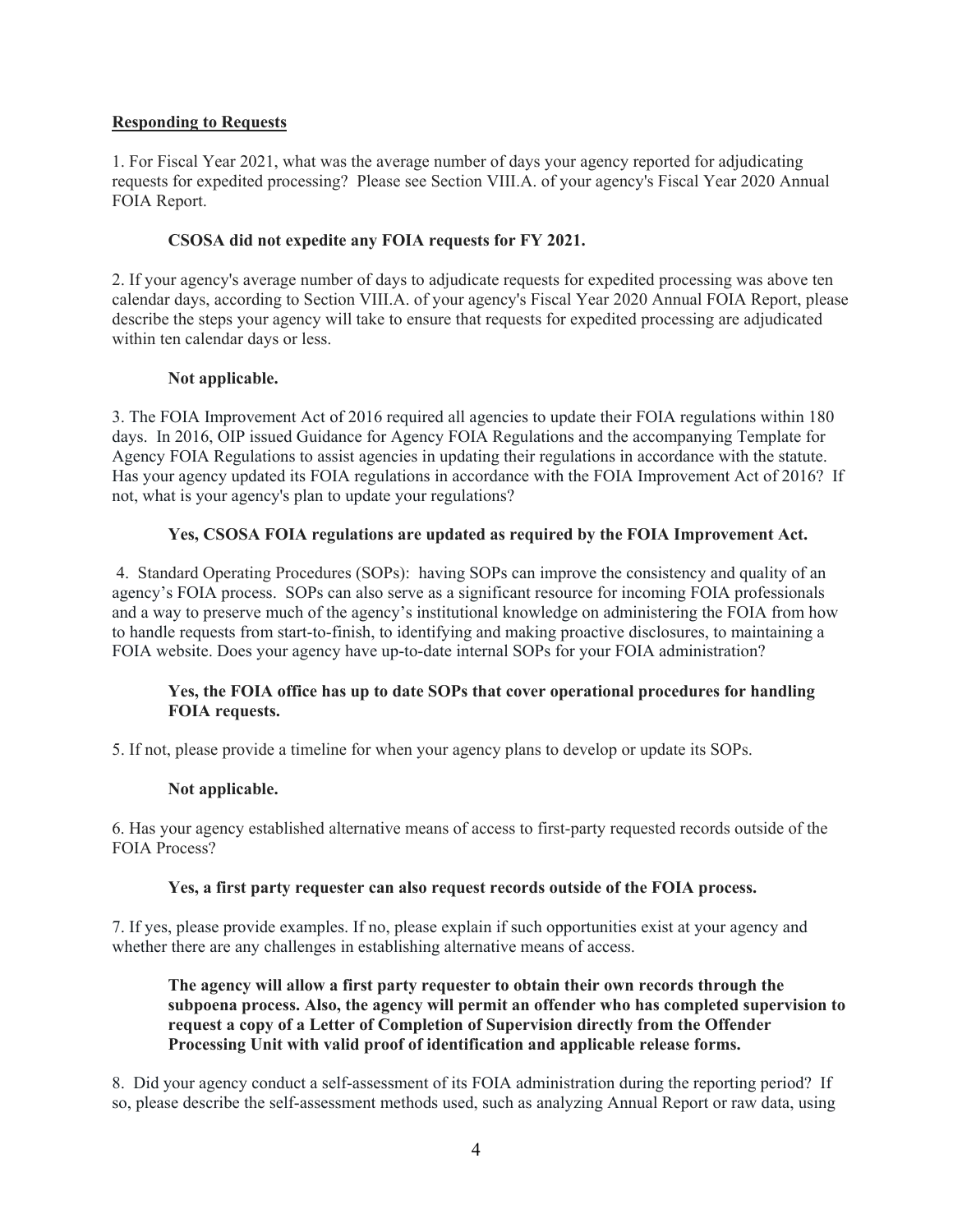active workflows and track management, reviewing and updating processing procedures, etc. In addition, please specifically highlight any data analysis methods or technologies used to assess your agency's FOIA program.

# **Yes, CSOSA conducted a self-assessment of the FOIA program this reporting period. The Agency evaluated the workflow, communication with requesters, intake, search, review, processing times, and training modules. The self-assessment resulted in creating an internal processing tracker, running daily/weekly reports, reduction in processing times, and updating the FOIA Program's Standard Operating Procedures.**

9. The FOIA Improvement Act of 2016 requires additional notification to requesters about the services provided by the agency's FOIA Public Liaison. Please provide an estimate of the number of times requesters sought assistance from your agency's FOIA Public Liaison during FY 2021 (please provide a total number or an estimate of the number).

# **Requesters sought assistance from the Agency's FOIA Public Liaison an estimated 4 times during FY2021.**

10. Has your agency reviewed its FOIA-related staffing capabilities to identify resources needed to respond to current and anticipated FOIA demands?

# **Yes, the agency, on a monthly basis, reviews its FOIA program to include staffing capabilities and to identify resources needed for current and anticipated FOIA demands. The agency also remains agile in conducting reviews on an as needed basis in addition to the monthly reviews.**

11. Optional -- Please describe:

Best practices used to ensure that your FOIA system operates efficiently and effectively

**The Agency continues, during COVID-19, to process each request without incident. As a best practice, the agency is engaged in an agency wide initiative to store most, if not all, records electronically. This practice allows the FOIA program to operate efficiently and effectively.** 

Any challenges your agency faces in this area.

**The only challenge that our Agency faces at this time is that, if some records are too large to email, we have to alternatively mail or meet the requester in person to provide the responsive records. During COVID-19 this can create a challenge.** 

# **Section III: Steps Taken to Increase Proactive Disclosures**

1. Please describe what steps your agency takes to identify, track, and post (a)(2) proactive disclosures.

**The Agency continues to review ways to enhance open government by identifying and posting information that can be released to the public by posting information to the Agency's website.**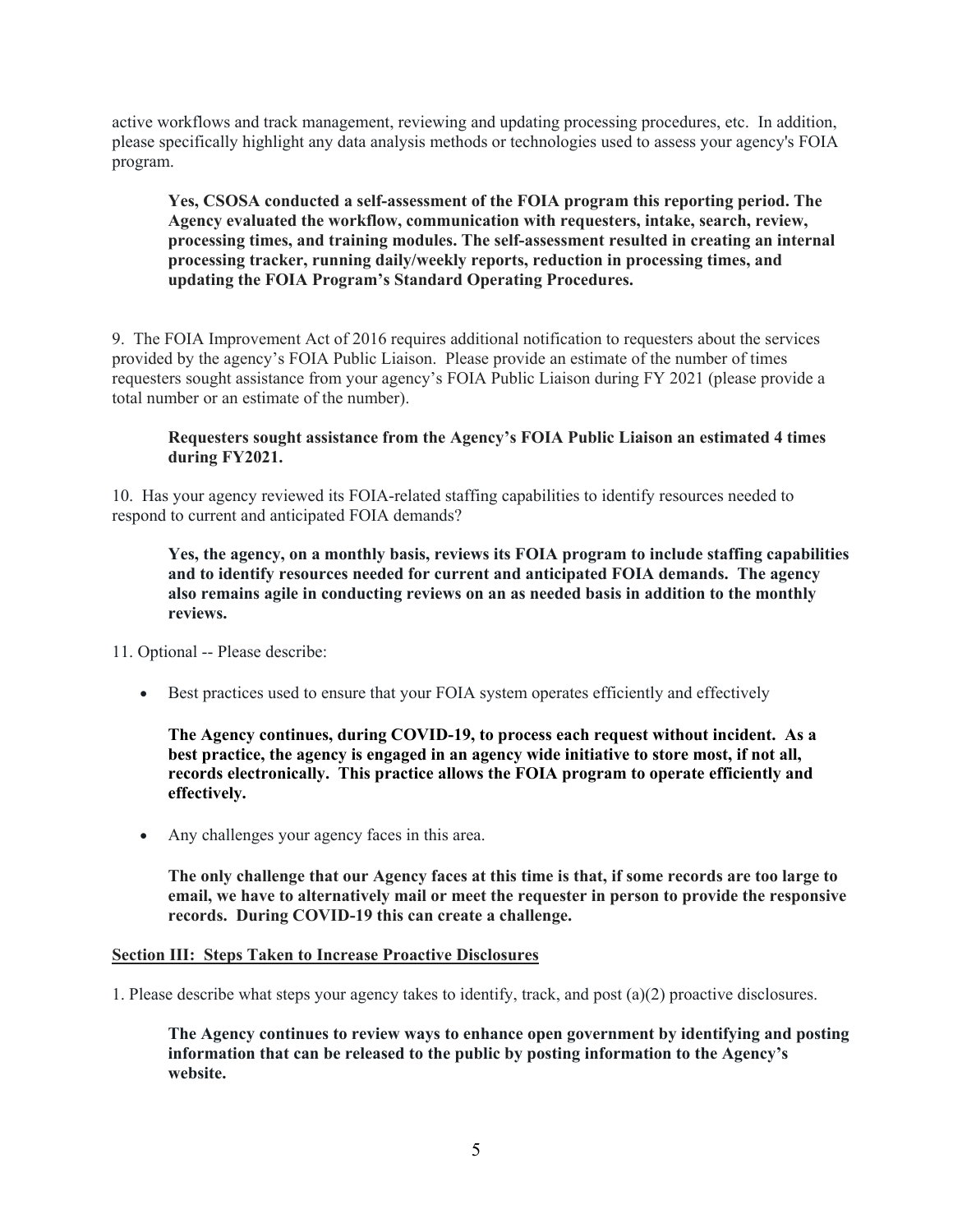2. Provide examples of any material that your agency has proactively disclosed during the past reporting year, including records that have been requested and released three or more times in accordance with 5 U.S.C. § 552(a)(2)(D). Please include links to these materials as well.

# **Examples of materials that CSOSA has proactively disclosed during the past reporting year are policies, quarterly reports, annual reports, and planning reports. The hyperlinks are as follows:** FOIA Reports – CSOSA**,** Reports – CSOSA **and** Guidance – CSOSA**.**

3. Does your agency disseminate common types of material outside of FOIA, including in online databases where the public may access them? If yes, please provide examples and, if applicable, statutory authority.

# **The Agency provides planning reports, policies, and various guidance materials outside of FOIA which can be found at the following links: Reports – CSOSA and Guidance – CSOSA.**

4. Beyond posting new material, is your agency taking steps to make the posted information more useful to the public, especially to the community of individuals who regularly access your agency's website?

# **A majority of CSOSA's FOIA requests are first-party requests for sensitive personal information (approximately 99%), which is not permitted to be posted online.**

5. If yes, please provide examples of such improvements. In particular, please describe steps your agency is taking to post information in open, machine-readable, and machine-actionable formats, to the extent feasible. If not posting in open formats, please explain why and note any challenges.

# **Not applicable.**

6. Does your proactive disclosure process or system involve any collaboration with agency staff outside the FOIA office? If so, describe this interaction.

**Yes, the FOIA Office collaborates with various program offices within the Agency. Specifically, if the information being requested originated with the program office, communication with the program office(s) is valuable as they provide subject matter expertise and build partnerships.** 

Optional -- Please describe:

Best practices used to improve proactive disclosures

**CSOSA's best practice used to improve proactive disclosures is to continue communication with program offices and to ensure new and updated information is posted and available on the agency's website.** 

• Any challenges your agency faces in this area

**The Agency has not faced any challenges in this area.** 

# **Section IV: Steps Taken to Greater Utilize Technology**

1. Has your agency reviewed its FOIA-related technological capabilities to identify resources needed to respond to current and anticipated FOIA demands?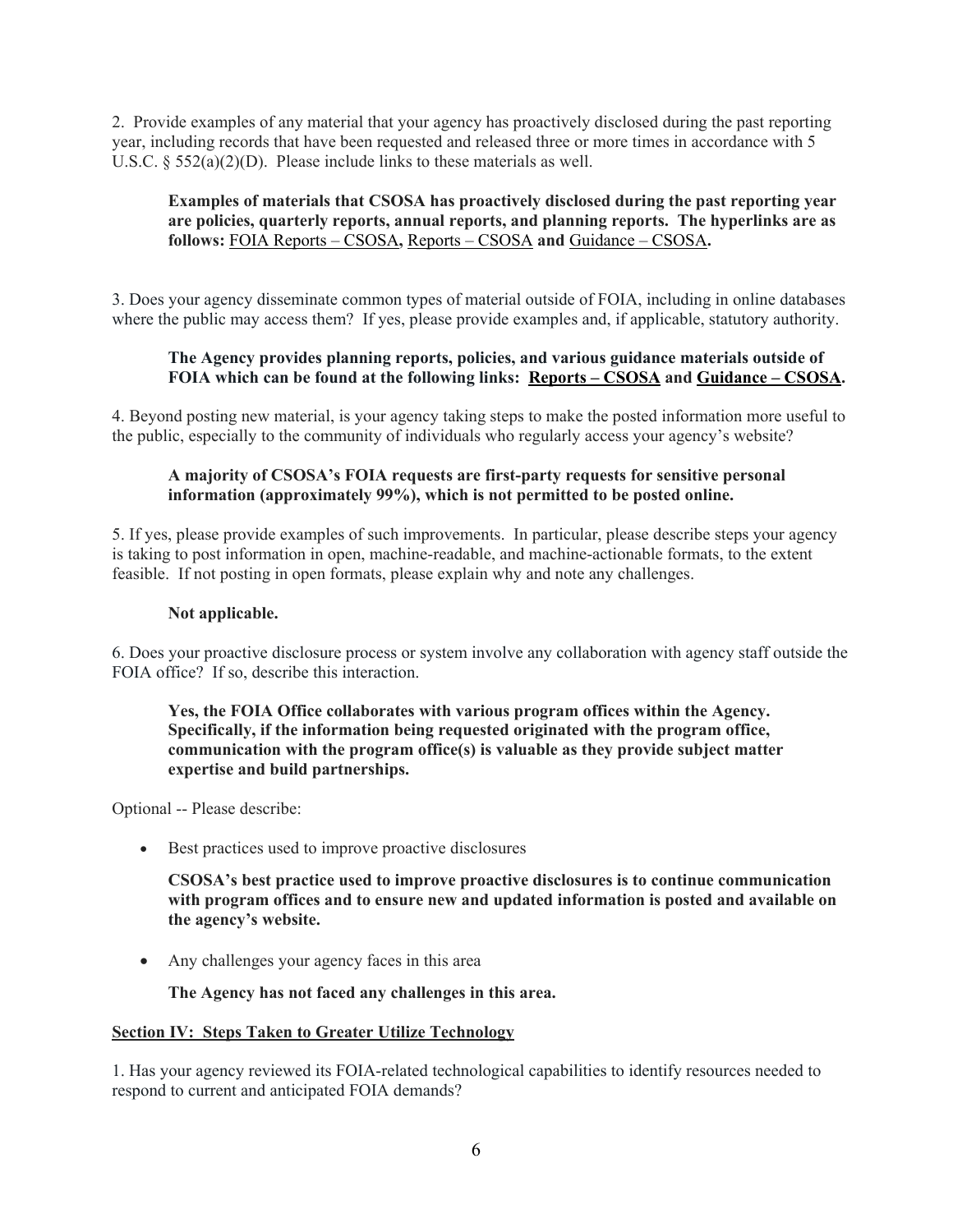# **The Agency continues to review its FOIA-related technology capabilities and works with Office of Information Technology and the AINS FOIAXpress Team to ensure we have the most current software to be able to process each request proficiently.**

2. Please briefly describe the types of technology your agency began using during the reporting period to support your FOIA program.

**CSOSA currently uses the most updated version of FOIAXpress. CSOSA's Records office ensures that the record retention schedules are followed and therefore, records are maintained in compliance to national standards thereby assisting in maintaining records as per their life-cycle in a digital environment that allows for easier and quicker access. The Agency is now also interoperable with the National FOIA Portal.** 

3. OIP issued guidance in 2017 encouraging agencies to regularly review their FOIA websites to ensure that they contain essential resources, and are informative and user-friendly. Has your agency reviewed its FOIA website(s) during the reporting period to ensure it addresses the elements noted in the guidance?

# **Yes, CSOSA has reviewed its FOIA website to ensure it addresses proactive disclosures, instructions for submitting FOIA requests or inquiring about a request, and information about the Agency's administration of the FOIA.**

4. Did your agency successfully post all four quarterly reports for Fiscal Year 2021?

# **Yes, CSOSA has successfully posted all four quarterly reports for Fiscal Year 2021.**

5. If your agency did not successfully post all quarterly reports, with information appearing on [FOIA.gov](https://FOIA.gov), please explain why and provide your agency's plan for ensuring that such reporting is successful in Fiscal Year 2021.

# **Not applicable.**

6. The FOIA Improvement Act of 2016 requires all agencies to post the raw statistical data used to compile their Annual FOIA Reports. Please provide the link to this posting for your agency's Fiscal Year 2020 Annual FOIA Report and, if available, for your agency's Fiscal Year 2021 Annual FOIA Report.

# **The link for CSOSA's posting for the agency's Annual reports are:**  FOIA Reports – CSOSA

7. Optional -- Please describe:

• Best practices used in greater utilizing technology

# **CSOSA currently uses the most updated version of FOIAXpress which generates all FOIA Annual reports.**

Any challenges your agency faces in this area

**CSOSA has no challenges in this area.** 

# **Section V: Steps Taken to Improve Timeliness in Responding to Requests and Reducing Backlogs**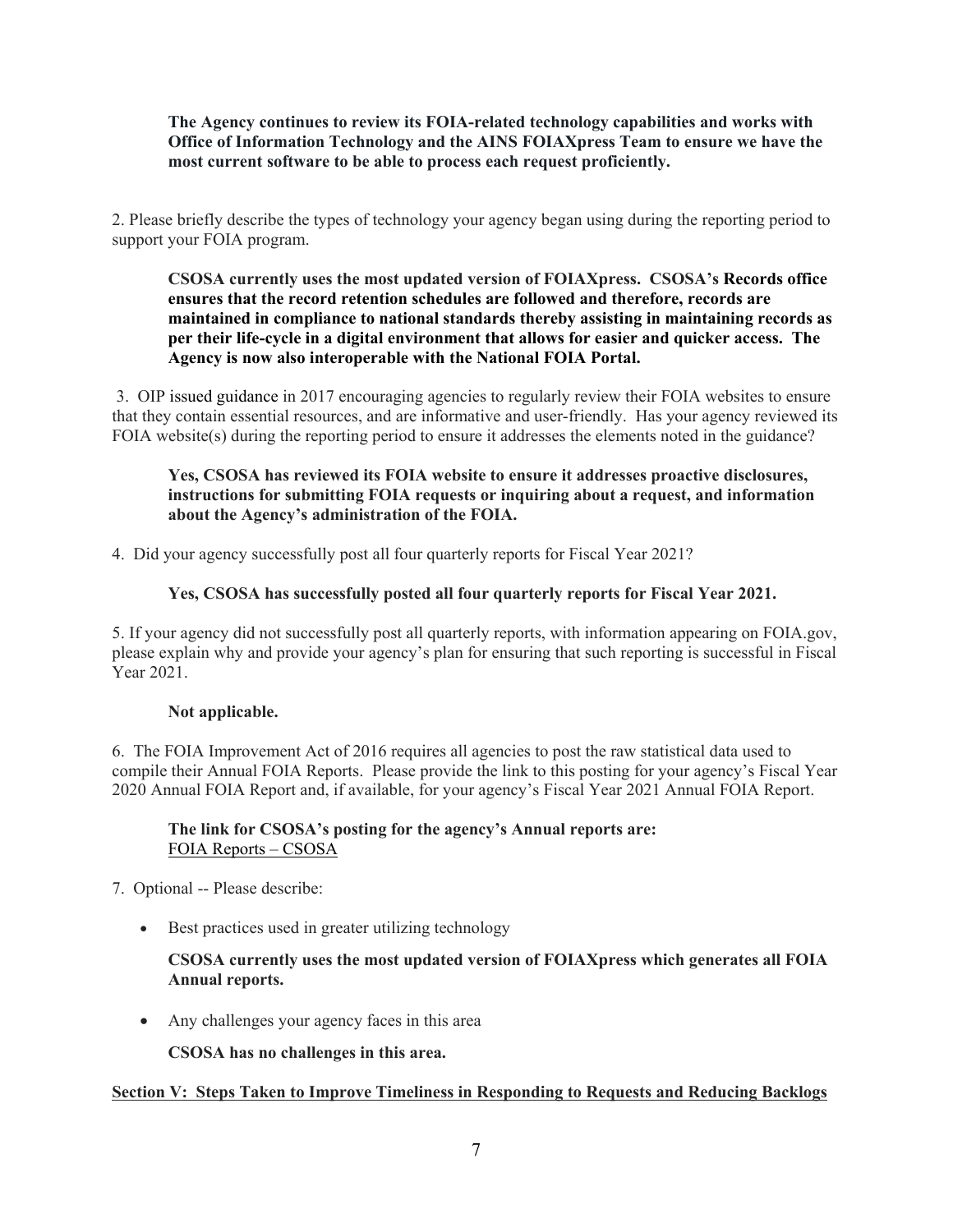# **A. Simple Track**

Section VII.A of your agency's Annual FOIA Report, entitled "FOIA Requests – Response Time for All Processed Requests," includes figures that show your agency's average response times for processed requests. For agencies utilizing a multi-track system to process requests, there is a category for "simple" requests, which are those requests that are placed in the agency's fastest (non-expedited) track, based on the low volume and/or simplicity of the records requested.

1. Does your agency utilize a separate track for simple requests?

# **Yes, CSOSA uses a separate track for simple requests. CSOSA does not use a multitrack system beyond simple, complex, and expedited.**

2. If your agency uses a separate track for simple requests, according to Annual FOIA Report section VII.A, was the agency overall average number of days to process simple requests twenty working days or fewer in Fiscal Year 2021?

# **Seven (7) days was the Agency overall average number of days to process simple requests.**

3. Please provide the percentage of requests processed by your agency in Fiscal Year 2021 that were placed in your simple track. Please use the following calculation based on the data from your Annual FOIA Report: (processed simple requests from Section VII.C.1) *divided by* (requests processed from Section V.A.) x 100.

# **32%**

4. If your agency does not track simple requests separately, was the average number of days to process all non-expedited requests twenty working days or fewer?

# **Not applicable.**

# **B. Backlogs**

# **BACKLOGGED REQUESTS**

5. If your agency had a backlog of requests at the close of Fiscal Year 2021, according to Annual FOIA Report Section XII.D.2, did that backlog decrease as compared with the backlog reported at the end of Fiscal Year 2020?

# **CSOSA did not have a backlog at the close of FY20 nor FY21.**

6. If not, according to Annual FOIA Report Section XII.D.1, did your agency process more requests during Fiscal Year 2021 than it did during Fiscal Year 2020?

# **Not applicable as CSOSA did not have a backlog at the close of FY20 nor FY21. With that said, CSOSA processed less requests in FY21 than in FY20. In FY20 CSOSA processed a total of 207 requests and in FY21 CSOSA processed a total of 99.**

7. If your agency's request backlog increased during Fiscal Year 2021, please explain why and describe the causes that contributed to your agency not being able to reduce its backlog. When doing so, please also indicate if any of the following were contributing factors: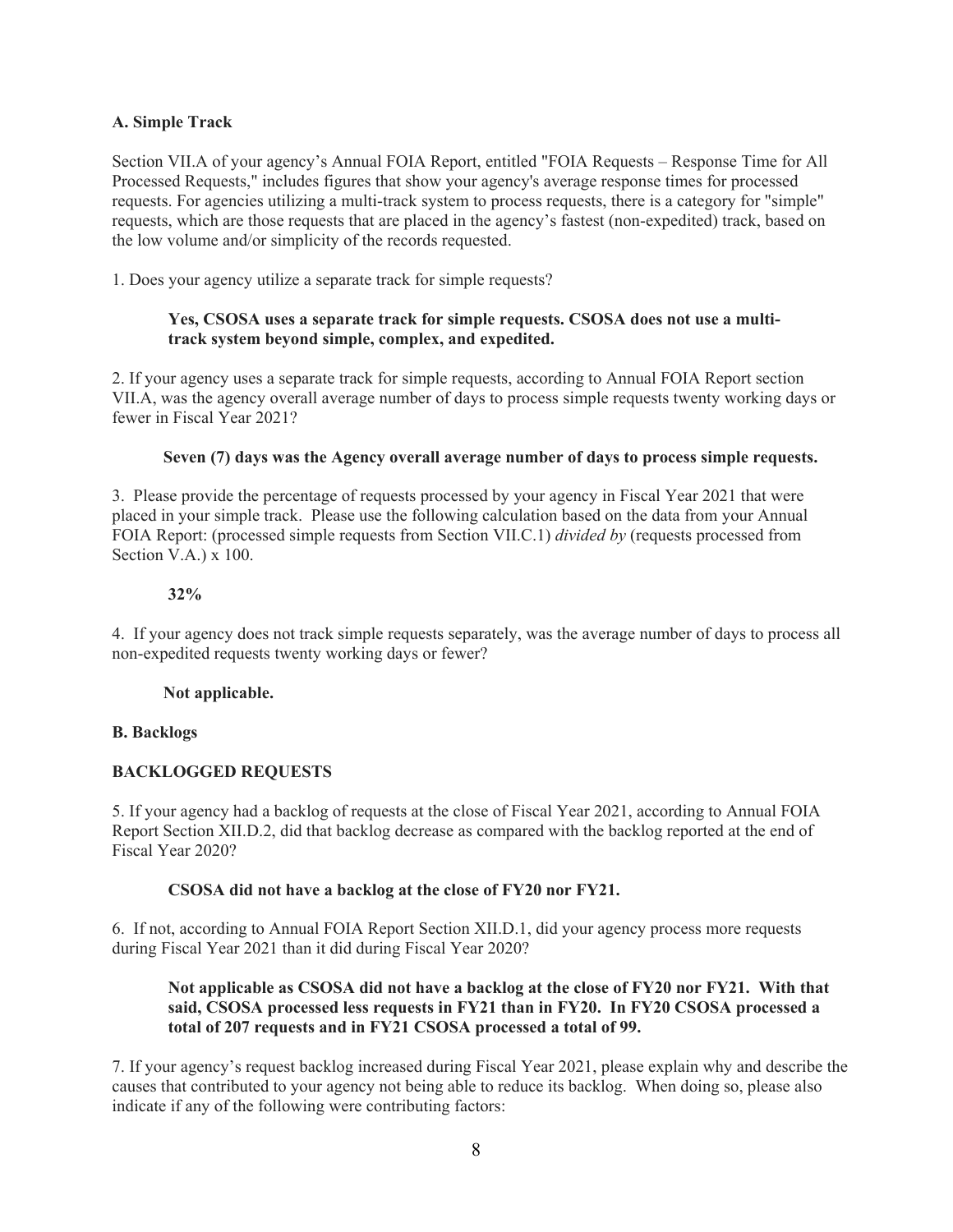# **Not applicable.**

- An increase in the number of incoming requests.
- A loss of staff.
- An increase in the complexity of the requests received. If possible, please provide examples or briefly describe the types of complex requests contributing to your backlog increase.
- Impact of COVID-19 and workplace and safety precautions
- Any other reasons please briefly describe or provide examples when possible.

8. If you had a request backlog please report the percentage of requests that make up the backlog out of the total number of requests received by your agency in Fiscal Year 2021. Please use the following calculation based on data from your Annual FOIA Report: (backlogged requests from Section XII.A) *divided by* (requests received from Section V.A) x 100. If your agency has no request backlog, please answer with "N/A."

# **Not applicable.**

# **BACKLOGGED APPEALS**

9. If your agency had a backlog of appeals at the close of Fiscal Year 2020, according to Section XII.E.2 of the Annual FOIA Report, did that backlog decrease as compared with the backlog reported at the end of Fiscal Year 2020?

# **Not applicable.**

10. If not, according to section XII.E. of the Annual FOIA Report, did your agency process more appeals during Fiscal Year 2021 than it did during Fiscal Year 2020?

# **Not applicable as CSOSA did not have a backlog at the close of FY 2020. With that said, the agency processed a total of two (2) appeals in FY 20 and four (4) appeals in FY21.**

11. If your agency's appeal backlog increased during Fiscal Year 2020, please explain why and describe the causes that contributed to your agency not being able to reduce its backlog. When doing so, please also indicate if any of the following were contributing factors:

# **Not applicable.**

- An increase in the number of incoming appeals.
- A loss of staff.
- An increase in the complexity of the requests received. If possible, please provide examples or briefly describe the types of complex requests contributing to your backlog increase.
- Impact of COVID-19 and workplace and safety precautions.
- Any other reasons please briefly describe or provide examples when possible.

12. If you had an appeal backlog please report the percentage of appeals that make up the backlog out of the total number of appeals received by your agency in Fiscal Year 2021. Please use the following calculation based on data from your Annual FOIA Report: (backlogged appeals from Section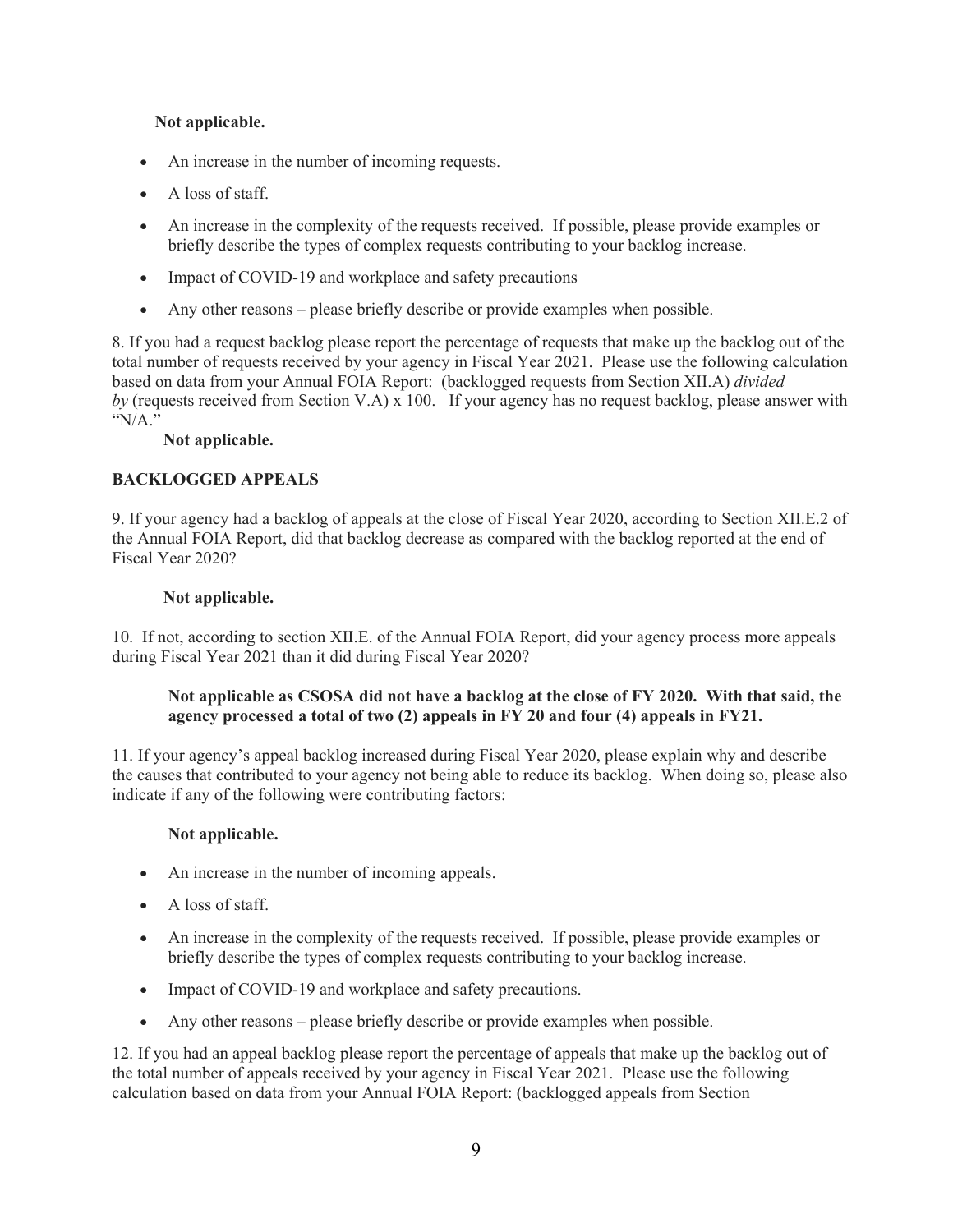XII.A) *divided by* (appeals received from Section VI.A) x 100. If your agency did not receive any appeals in Fiscal Year 2020 and/or has no appeal backlog, please answer with "N/A."

# **Not applicable.**

# **C. Backlog Reduction Plans**

13. In the 2021 guidelines for Chief FOIA Officer Reports, any agency with a backlog of over 1000 requests in Fiscal Year 2020 was asked to provide a plan for achieving backlog reduction in the year ahead. Did your agency implement a backlog reduction plan last year? If so, describe your agency's efforts in implementing this plan and note if your agency was able to achieve backlog reduction in Fiscal Year 2021?

# **Not applicable.**

14. If your agency had a backlog of more than 1,000 requests in Fiscal Year 2021, please explain your agency's plan to reduce this backlog during Fiscal Year 2022. In particular, please also detail how your agency developed and plans to execute your backlog reductions plans.

# **Not applicable.**

# **D. Status of Oldest Requests, Appeals, and Consultations**

# **OLDEST REQUESTS**

15. In Fiscal Year 2021, did your agency close the ten oldest pending perfected requests that were reported in Section VII.E. of your Fiscal Year 2019 Annual FOIA Report?

# **Not applicable.**

16. If no, please provide the number of these requests your agency was able to close by the end of the fiscal year, as listed in Section VII.E of your Fiscal Year 2020 Annual FOIA Report. If you had fewer than ten total oldest requests to close, please indicate that.

# **Not applicable.**

17. Beyond work on the ten oldest requests, please describe any steps your agency took to reduce the overall age of your pending requests.

# **Not applicable.**

# **TEN OLDEST APPEALS**

18. In Fiscal Year 2021, did your agency close the ten oldest appeals that were reported pending in Section VII.C.5. of your Fiscal Year 2020 Annual FOIA Report?

# **Yes.**

19. If no, please provide the number of these appeals your agency was able to close by the end of the fiscal year, as listed in Section VII.C.(5) of your Fiscal Year 2020 Annual FOIA Report. If you had fewer than ten total oldest appeals to close, please indicate that.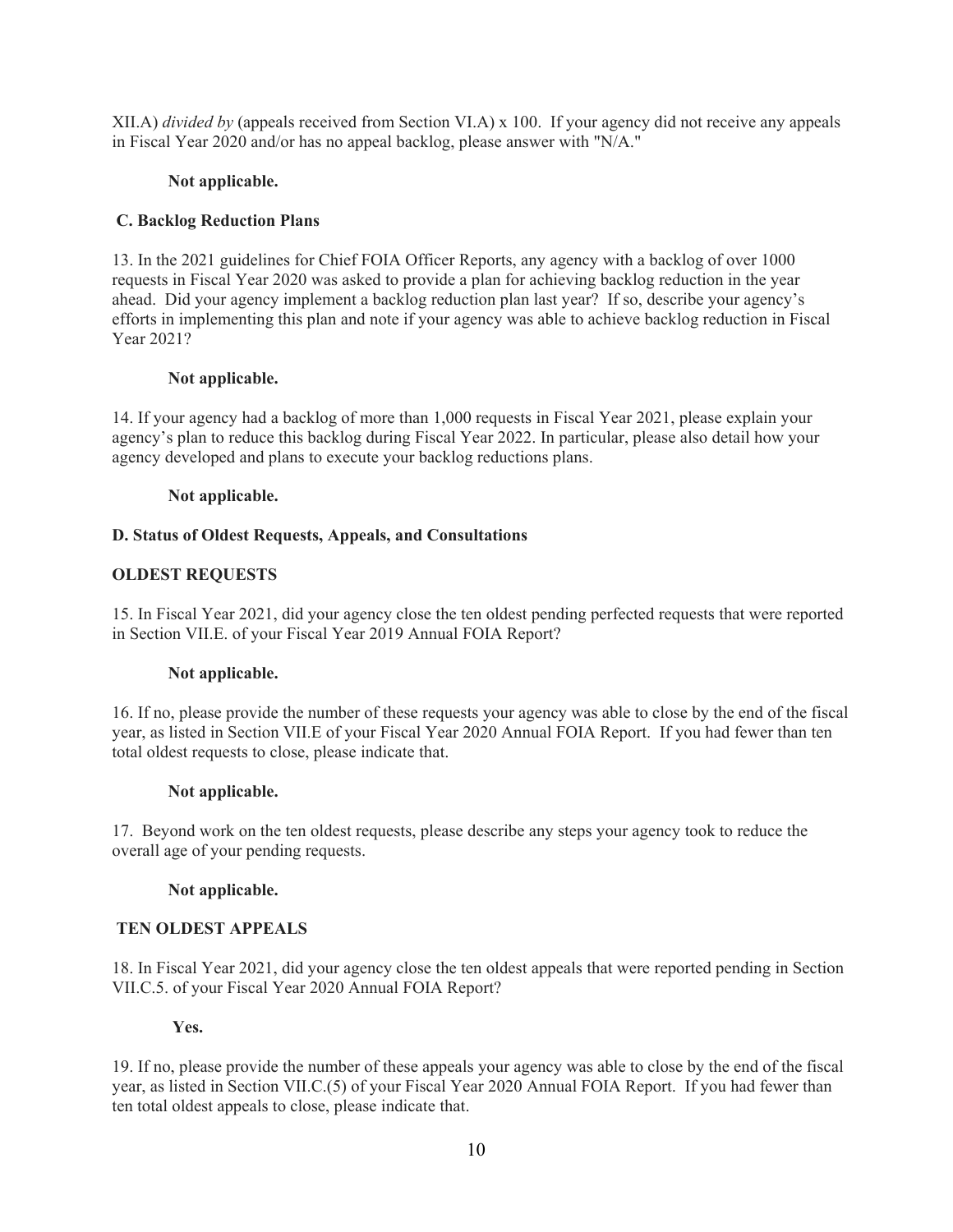# **Not applicable.**

20. Beyond work on the ten oldest appeals, please describe any steps your agency took to reduce the overall age of your pending appeals.

# **CSOSA Appeals team worked expeditiously reviewing all responsive records to ensure the appeal was responded to in a timely manner.**

#### **TEN OLDEST CONSULTATIONS**

21. In Fiscal Year 2021, did your agency close the ten oldest consultations that were reported pending in Section XII.C. of your Fiscal Year 2020 Annual FOIA Report?

#### **Not applicable.**

22. If no, please provide the number of these consultations your agency was able to close by the end of the fiscal year, as listed in Section XII.C. of your Fiscal Year 2020 Annual FOIA Report. If you had fewer than ten total oldest consultations to close, please indicate that.

#### **Not applicable.**

# **E. Additional Information on Ten Oldest Requests, Appeals, and Consultations & Plans**

23. Briefly explain any obstacles your agency faced in closing its ten oldest requests, appeals, and consultations from Fiscal Year 2020.

#### **Not applicable.**

24. If your agency was unable to close any of its ten oldest requests because you were waiting to hear back from other agencies on consultations you sent, please provide the date the request was initially received by your agency, the date when your agency sent the consultation, and the date when you last contacted the agency where the consultation was pending.

#### **Not applicable.**

25. If your agency did not close its ten oldest pending requests, appeals, or consultations, please provide a plan describing how your agency intends to close those "ten oldest" requests, appeals, and consultations during Fiscal Year 2022.

#### **Not applicable.**

# **F. Success Stories**

Out of all the activities undertaken by your agency since March 2020 to increase transparency and improve FOIA administration, please briefly describe here at least one success story that you would like to highlight as emblematic of your agency's efforts. The success story can come from any one of the five key areas, but should not be something that you have reported in a prior year. As noted above, OIP will highlight these agency success stories during Sunshine Week. To facilitate this process, all agencies should use bullets to describe their success story and limit their text to a half page. The success story is designed to be a quick summary of key achievements. A complete description of all your efforts will be contained in the body of your Chief FOIA Officer Report.